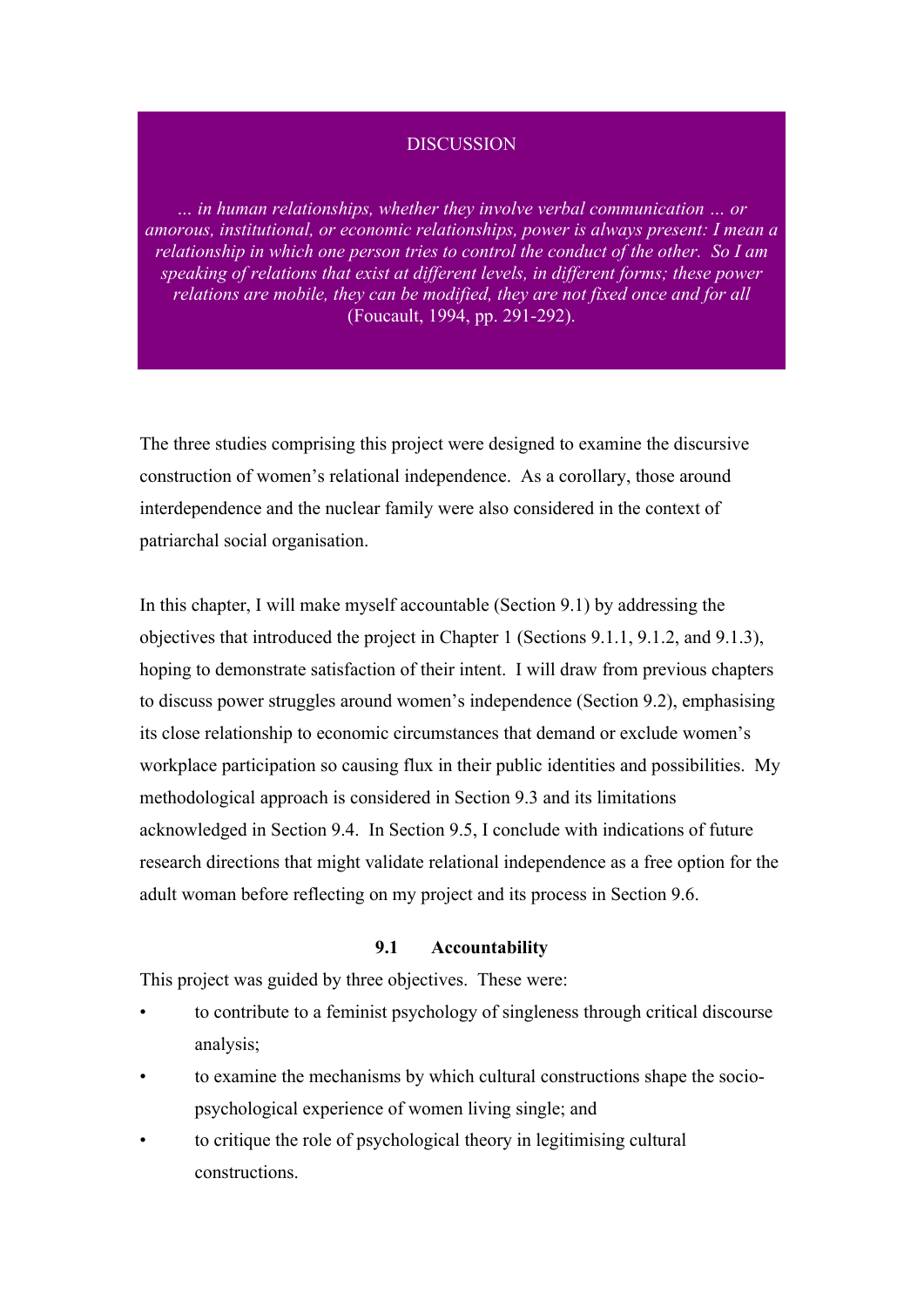I hope to demonstrate below my achievement of these objectives.

**9.1.1 Contributing to a feminist psychology of singleness**. The project was situated in the tradition of feminist enquiry that gives voice to women's experience and seeks to explicate gendered power relations (M. Gergen, 2008; Hepburn, 2003b; Morrow, 2000; Oakley, 1981; Phoenix, 1990). Critical discourse analysis, encompassing framing and discourse analytic techniques, was applied, taking a Foucauldian approach that is interested in the discourses, and their antecedents, that construct cultural knowledge and truth and the power relations that position subjects in contemporary society (Arribas-Ayllon & Walkerdine, 2008; Foucault, 1980; Hall, 2001; Jäger & Maier, 2009).

I chose to include all categories of single women rather than focus on the alwayssingle and found clear demarcation in public discourse between widowed, divorced and always-single women that corresponded to the degree to which their independence complied with normative ideology. Widows were treated most sympathetically, except when they transgressed moralistic ideals of modesty and loyalty to their husband's memory. Neoliberal practices of individuality and those associated with economic growth seemed to be reconciling public opinion with the choice made by increasing numbers of women to maintain financial and relational independence. However, patriarchal interests were evident in the poor press afforded divorced women, possibly because their independence followed rather than preceded an interdependence that had been dissolved by law rather than death. In this way, they were similar to the transgressing widows whose failure to evince continuation of a wifely role risked caricature. Academic discourse reinforced the negativity of public discourse but women themselves offered a much broader, nuanced understanding of in/ter/dependence and the discursive mechanisms by which they were socially positioned. This was particularly so for women raising their child(ren) alone, who gave examples of institutional, social, public and private discourse in their narratives of resistance.

Another contribution was to relabel marital status into the binary in/ter/dependent categories of independent and interdependent. The politics of social classification (Beattie, 2007) define widowed, divorced and single women deviant from the married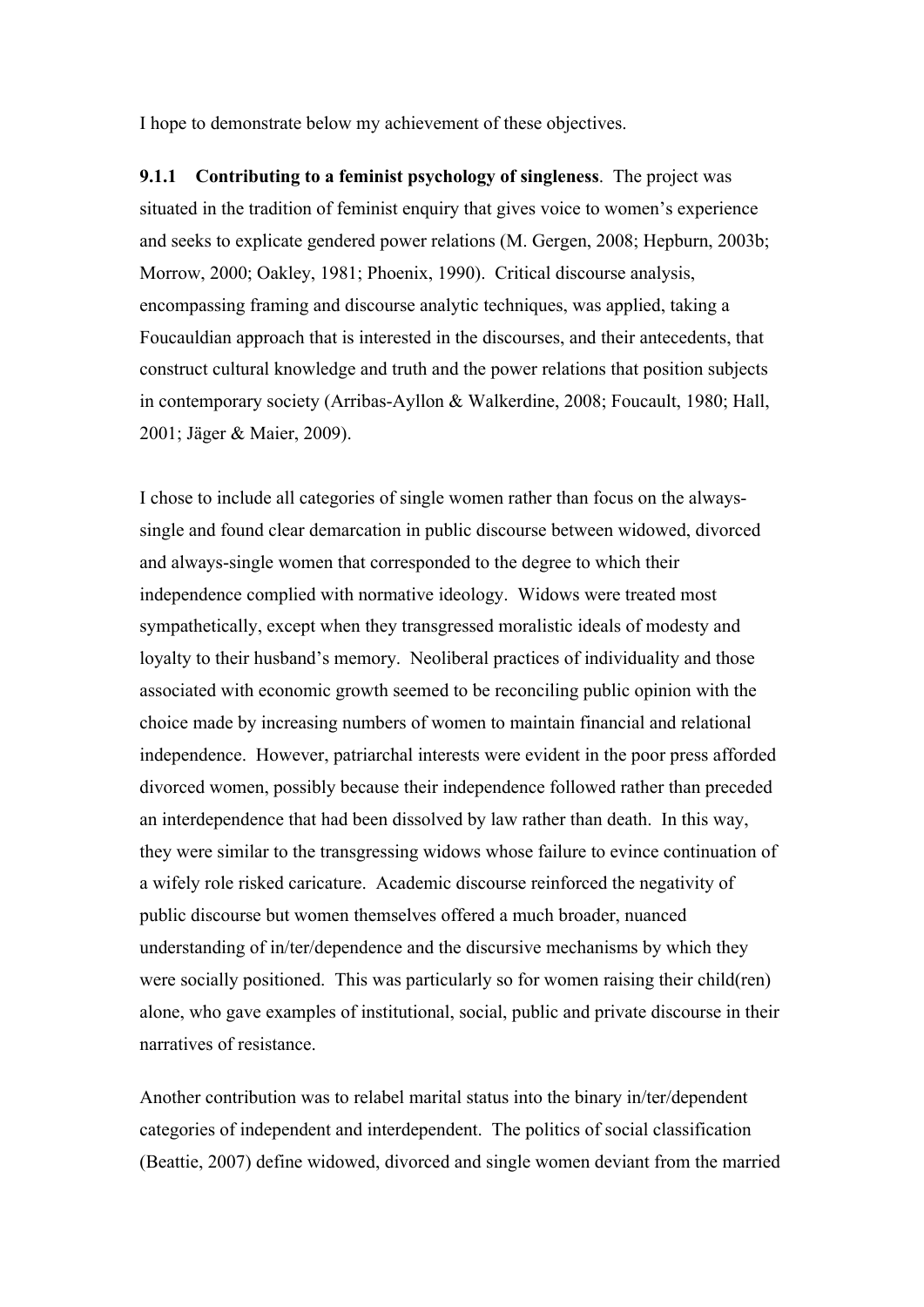norm, as recognised by Lewis (1994) when she proposed using "always-single" to obviate the deficiency implied by "never-married". As noted elsewhere, I was looking for terminology that was value-neutral because of the connotations, for relationally independent women, of marriage being the default status for adults in social classification. To my surprise, women in monogamous relationships with whom the notion was discussed, and who were unconnected to this project, protested against being positioned interdependent, instead arguing that they were fully independent in their relationship. Such is the power of ideological language, *interdependence* (which I understand to mean mutual dependence by each of a committed couple for domestic, financial, social, and/or emotional support) seemed, to these women, inferior to *independence*, and threatened a valued self-identity. Nonetheless, I would argue that *in/ter/dependence* carries less moralistic value than conventional marital status categories. It also offers less opportunity for discursive positioning that privileges normative coupledom over regularly disparaged singlehood.

**9.1.2 Examining cultural constructions of women living single**. Examination of cultural construction of women's independence was through the medium of mass audience newspapers and, I hope, will contribute to psychological understanding of the difference between public perception and private reality. But further to their mass media representation, I also found other mechanisms that re/produce the relations around independent women's social position.

Fundamental to their identity construction is the categorisation of every Australian woman into a legal marital status, repeated every time she completes an official form for government or commercial purposes. Awareness of the discursive positioning of this practice was exemplified by A15 asking "how long are you going to be divorced for before you can say 'I've actually moved on from that'" and A07's annoyance with demanded use of honorifics that force her to identify by marital status.

The information gathered by government and commercial enterprises may be used for planning, the provision of goods and services, and marketing segmentation. In some instances, it is requested as a matter of course, an element of a generic questionnaire template with no obvious application, such as market research about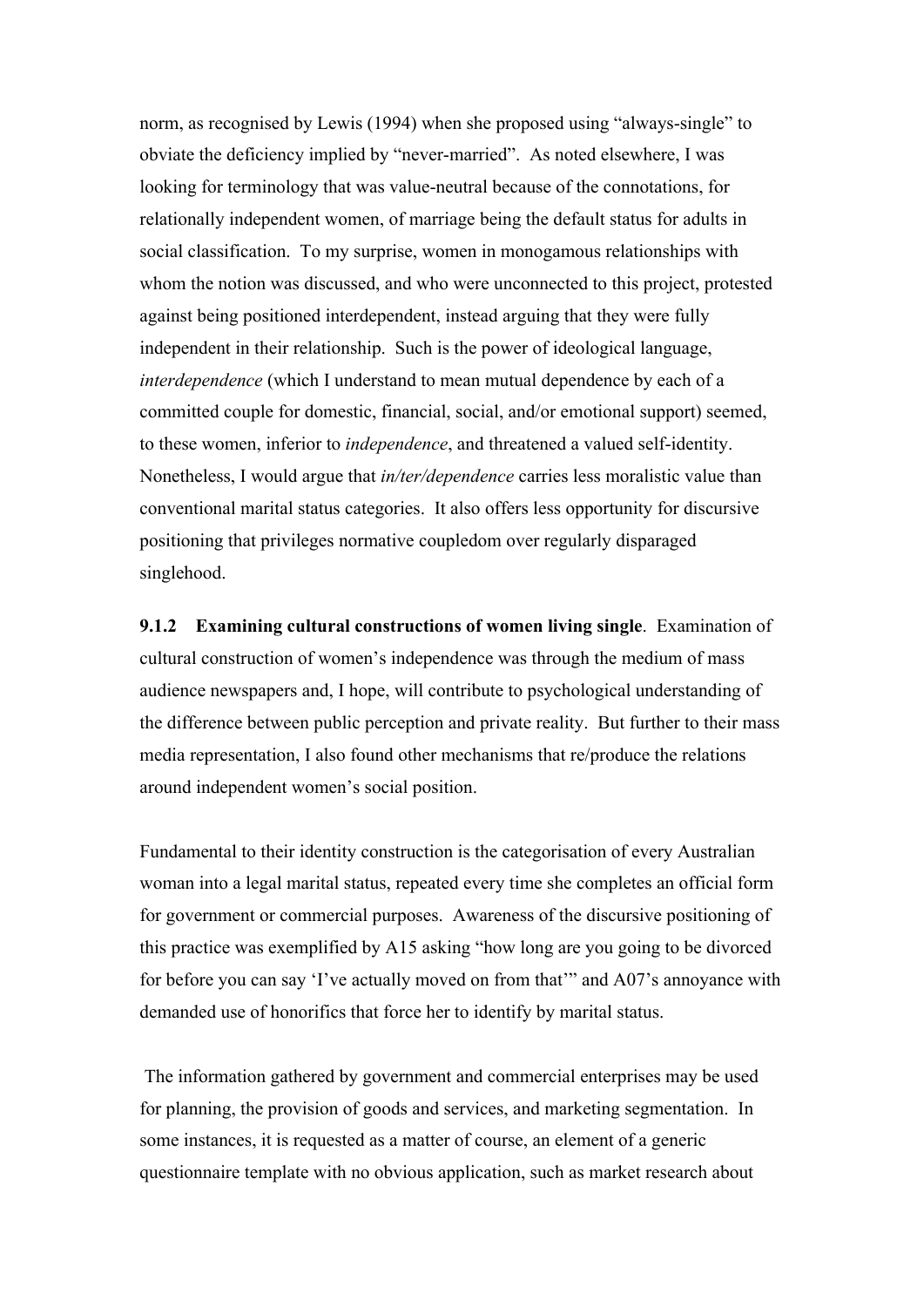soap powder, for example, or to demonstrate diversity in research participation. Evidence of the strength of the independent women's market has seen growth in the provision of goods and services sensitive to their needs but the dominant market, for both government and commerce is still the family that is privileged with advantages unavailable to the relationally independent. In this way, independent women (and men) are marginalised by their ineligibility for family/couple-related taxation relief and household support, unless they are caring for dependents. They are also excluded from commercial benefits to families and couples, as described in Chapter 2, in some cases penalised through mechanisms such as the single supplement on some services in the hospitality sector.

A consequence of social classification is to create categories of difference (Beattie, 2007) that become identified by certain characteristics used to facilitate understanding in public discourse (Harré & Moghaddam, 2003; Mehan, 2001). In this way, construction of independent women's relational identity is effected through popular music (Bretthauer, et al., 2007; Levande, 2008), literature (e.g., Bauld, 2005), theatre, and mass media (Busby, 1975; Collins, 2011; de Botton, 2004; Tuchman, 2000).

Social categories themselves are socially constructed, embedded in dominant ideologies that re/produce "the natural order" of privilege and disadvantage. The normative function of the natural order is perpetuated in institutional discourse such as that of the sciences, which have confirmed, many times, the advantage brought to individuals by marriage (e.g., Cummins, et al., 2005; Gardner & Oswald, 2004; Murphy, et al., 1997; Verbrugge, 1979). Despite contestation of these findings (e.g., DePaulo & Morris, 2005), science continues to support the primacy of the nuclear family as optimal for adult health and wellbeing, and to pathologise the relationally independent.

**9.1.3 Role of psychology**. The role of psychological theory, or, more generally, the role of the *psy* industry, in legitimising cultural institutions and their supporting structures has been authoritatively established by others (e.g., Foucault, 1980; Parker, 2002; Prilleltensky, 1994; Rose, 1996; Venn, 1984). The impossibility of sampling across psychology's sub-disciplines made me decide to focus on just developmental psychology because of its relevance for adult social identity and, within these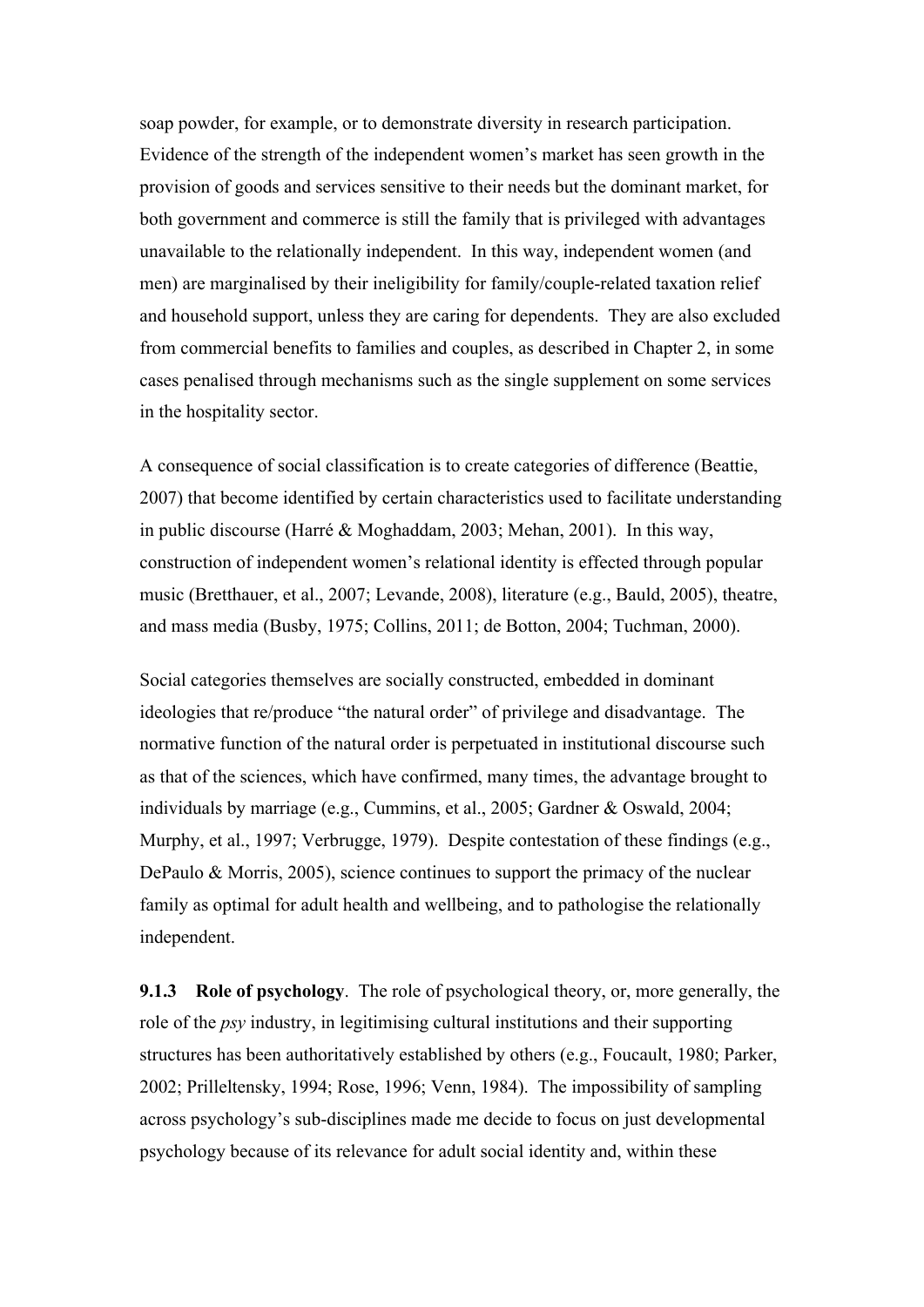writings, on contemporary textbooks from which current thinking about women's independence should be available.

Confirming psychology's normative role in validating dominant values and behaviours, I found very little about adult independence in general in comparison to content about interdependence and nuclear family formation. What content there was implied associated pathology with no reference to theory that posited independence as an acceptable life choice. These findings were consistent with previous work (e.g., Baker Miller, 1976; Burman, 2008b; Carr, 2008; Gilligan, 1982; Rosser & Miller, 2003), some dating back decades, that argued the inadequacy of developmental psychology when theorising women's development. Psychology's theorising about independent women, in these textbooks, showed an even greater cultural lag than that in the public discourse of newspapers between experiential and ideological discourse. This conservatism reinforced patriarchy's limitations on women's aspirations through labelling deviance from nuclear family structure and gendered role performance as difference and diversity. This included, in 2009, discussion of married women's participation in the paid workforce located in *diversity of family life* (Sigelman & Rider, 2009), implying departure from the norm.

# **9.2 Power Struggles**

It is the space between the contradictory discourses that locates the power relations (Foucault, 1969) surrounding the independent woman in her embodied resistance to institutionalised heterosexual attachment (Rich, 1980). That is, the gap between discourses systemically disadvantaging and disempowering women living outside marriage and those better reflecting their lived experience. For example, in Chapter 4 we saw patriarchal positioning of independent women, through religious, economic and political discourse, swing between honourable and dishonourable status, with high and low social value, always contested by women themselves in their struggles to validate their own positions.

I hope I have demonstrated that independent women have been/are problematised for their subversion of patriarchal social organisation based around "(nuclear) family values". Further, I have argued that the continued problematisation of independent women across millennia was generated by the need of patriarchy to rid social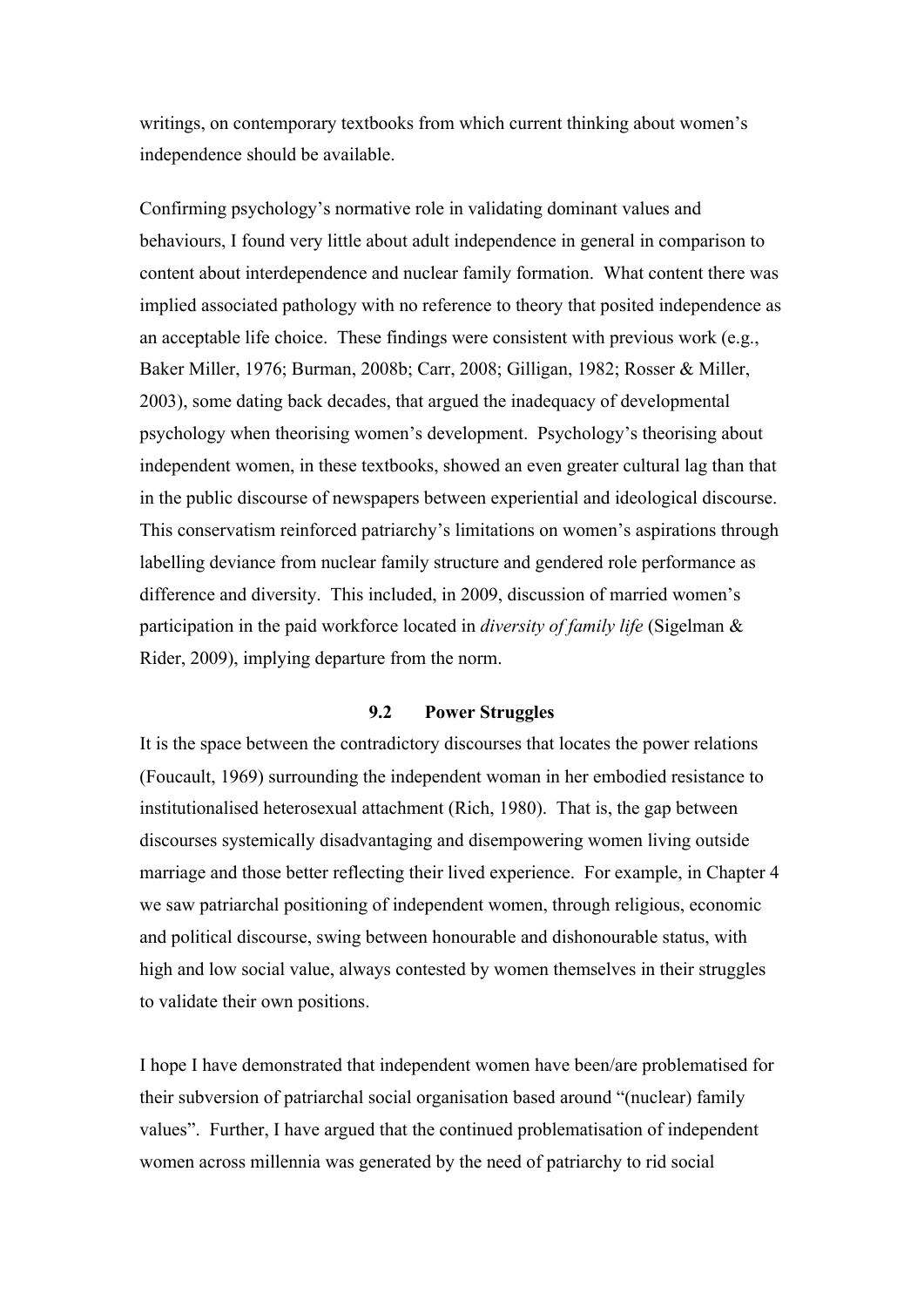consciousness of feminine agency. This was achieved first by religious discourse that gradually reduced the status of the Goddess from omnipresence to mediator between a distant masculine adjudicator and humanity, then by science, embedded in patriarchal culture, that confirmed women's subordination to masculine domination. This transition was reflected in public discourse found in literature, the theatre, art, legislation, medicine, policy and philosophy (e.g., Bennet & Froide, 1999; Bernau, 2007; Bloch, 1991; Foyster, 1999; Harrison, 1995; McCarthy, 2004; Power, 1973; Showalter, 1978; Wiesner, 2000; Yeo, 2008). It continues in contemporary discourse such as that found in the newspapers and academic textbooks where independent women are pathologised to a greater or lesser extent by their distance from formal marriage. This discourse works to create a fear of independence (Lanser, 1999) noted by participants in Study 2, that outweighs any disadvantages of interdependence for individual women.

Contradicting this discourse, and evidencing the struggle between the power relations surrounding adult relational possibilities, is that of resistance. In earlier times, women co-opted religious discourse to resist interdependence imperatives, taking advantage of opportunities to dedicate their lives to deities to become a third gender (Salih, 2001), separate from the demands of conventional femininity. For example, the devotional texts of the Katherine Group paid homage to the saints Katherine, Margaret and Juliana who were all tortured to death rather than betray their god by marrying (Hassel, 2002). As we saw in Chapter 4, women in religious orders could manage large establishments, essentially businesses, of wealth and influence (Leyser, 1995).

In contemporary times, women's independence does not require its practice from the cloisters. However, as at all times, the struggle between patriarchal and liberal discourses about women's potential and aspirations finds ideological pressures privileging interdependence. Whereas marriage was a legal requirement in Classical periods (Pomeroy, 1995), and independent living by women prohibited in parts of England during the Middle Ages (Froide, 2002), today's woman is enjoined by institutional discourse channelled through mass media, science, and popular culture to seek interdependence for personal growth and wellbeing.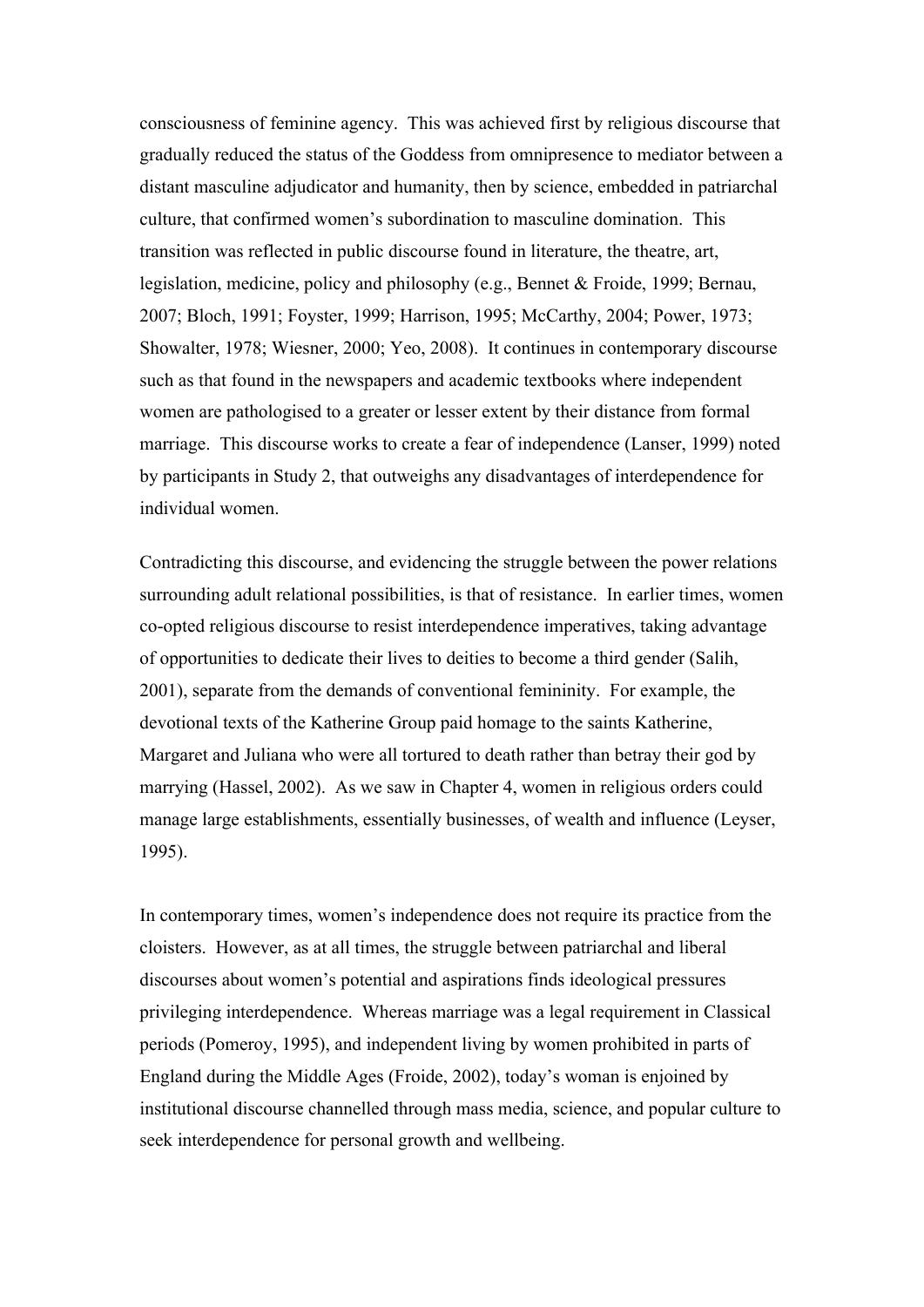Yet increasing numbers of women are choosing independence and, attested to by participants in Study 2, finding it to be different to that of public representation. Perhaps because of their numbers that give them much greater public visibility, the public discourse in newspapers has changed over the past decade to report the activities and interests of single and widowed women (but not those of divorced women) as those of more autonomous adults, complying with Foucault's (1994) reasoning that power relations change through the force of resistance. A major omission in the textbook content about relational independence was discussion about the developmental benefit of resistance to normative adult life pathways mandating relational interdependence. That is, the ability to counter what *ought* to be with an appreciation of what *is*.

**9.2.1 Economic relations**. The gap between these discourses, it seems to me, is a vortex of economic relations and the degree to which these demand women's participation in any era, within the context of patriarchal interests. Whereas in previous times, women were excluded from financial self-sufficiency when the economy contracted (e.g., Hanawalt, 1992; B. Hill, 1989), contemporary capitalism requires women's participation as producers and consumers (Mohanty, 2003). The close association of women's independence and the economy underpins the ideological dilemma represented by the discourses identified in this project about women's in/ter/dependence. Billig and colleagues (1988) described this well when declaring the common sense interdependence of women and men to be one of the most prevalent unification myths in Western society, opposed by an individuation myth of the neoliberal free market with its different relations of power, value and interests.

Across time, when economic and ideological circumstances have permitted, the numbers of women able to live independently have increased (e.g., Kowaleski, 1999). Further, many women in control of their own resources have directed bequests to enable other women's independence (Barron, 1994; Forth, 2008; Howell, 1998). In contemporary times, good incomes are identified as necessary for wellbeing, irrespective of in/ter/dependence status (e.g., Cummins, et al., 2005)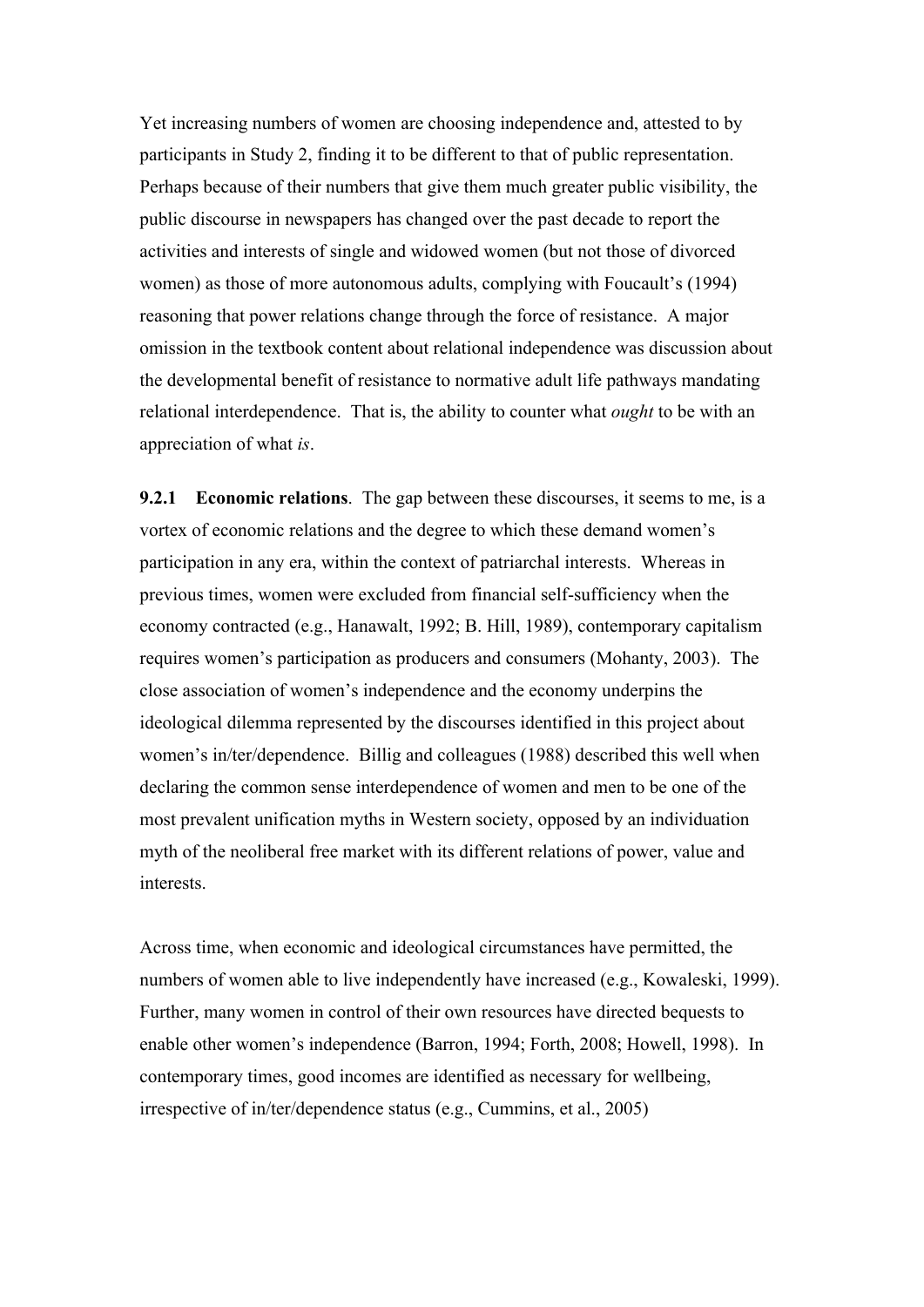Today's financially independent woman is an anachronism of modern times (Mitterauer & Sieder, 1982), with all the associated implications for her public and personal identity construction. The lag between this cultural change and its representation (Byrne & Carr, 2005; Tuchman, 1978/2000) means there are few models of successful independence to look to, with possibilities bounded by those of the immediate past. These are compounded by the conflict between patriarchal and neoliberal discourses that produce the different subjectivities expected from ideologies that privilege gendered interdependence (Parent & Moradi, 2010) and individualistic consumer orientated self-management (Walkerdine & Bansel, 2010), respectively.

In the newspapers, a significant component of content about widows related to their entitlements to financial support from public funds, particularly if their husbands had died in the service of the state. Presumably because it had been the responsibility of their husbands, widows and divorced women were thought less capable money managers than single women who were recognised as astute investors and a growing consumer market.

Attention was drawn, in the textbooks, to the financial disadvantage brought by marriage dissolution to women and their children. Most of the participants (excluding all but one interdependent woman) in Study 2 had some financial strain, and expressed concern about supporting a comfortable retirement. However, there was no report of seeking interdependence to ease the strain. Instead, participants spoke of plans to continue their education or seek better paying employment to improve their situation. As in previous times when it held economic value, women's access to independent means invades "the intersection of compulsory heterosexuality and economics" (Rich, 1980, p. 641), weighing alternative discourses, such as *family* and *companionship*, more heavily for interdependent practice. Yet financial independence and a political ideology that tolerates diversity, however reluctantly, means that some women, particularly those who identify as homosexual, choose to create a family, and seek companionship, outside the patriarchal model when their options for interdependence are limited, unacceptable, or just unattractive. It is at this intersection of ideological discourse, between the patriarchal and the neoliberal, that the possibilities for independent women's identities expand.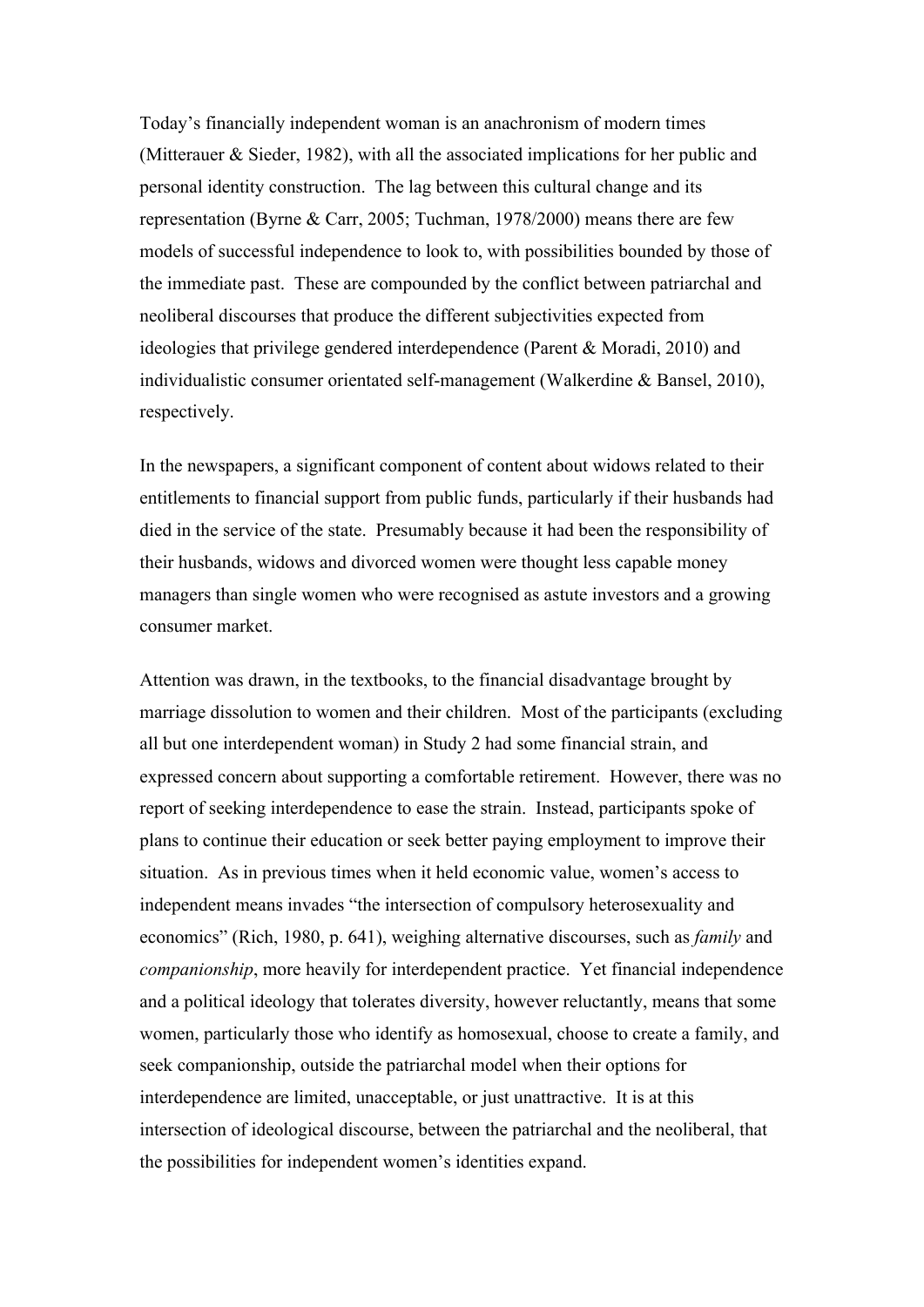#### **9.3 Method**

The overall approach taken for the project was a critical analysis of public and expert discourse about women's independence from a Foucauldian perspective. The analytic techniques were chosen to be fit for purpose for the individual studies while allowing integration of results that would answer the project's objectives.

Always bearing in mind that there is no one method of, or approach to, discourse analysis, I nonetheless tried to find models to help address issues of plausibility and credibility in the interests of quality control. Willig's dimensions of social constructionist research (Willig, 1999) offered an invaluable framework to elaborate the project overall; Giles and Shaw's (2009) media framing model provided a structured way of presenting the newspaper analysis. The components of both models were not sequential steps, rather they were the scaffold for analysis. In both cases, the models were adapted: Willig's because her model was expanded from application to a single study to all the studies of this project, Giles and Shaw's because I was not analysing data about a phenomenon but one that was both the topic and incidental to a topic across a range of subject matter.

Triangulation of analytic technique strengthened the findings of each study by the comparability of results. Public and expert discourse positioned the independent woman as Other to a married norm. Her independence was the primary symptom of a pathology that, presumably, is curable by formal monogamous union, much as the wandering womb that was the source of women's ills was cured by heterosexual union unthinkable outside marriage in Classical times (Vivante, 2006). Transition was found, more so in public than expert discourse, in greater tolerance of women's independence as a life choice and its recapture following marriage dissolution. Much the same pattern was evident in women's discourse; it was recognition of their position in public discourse that generated resistance through alternative narratives.

## **9.4 Limitations**

Any one of the three studies undertaken to reach these objectives would have been sufficient for a single doctoral thesis. *Ipso facto*, they individually could have greater breadth and depth, particularly Study 3's very limited critique of theory about adult development, but I believe their analytic techniques have combined to offer faceted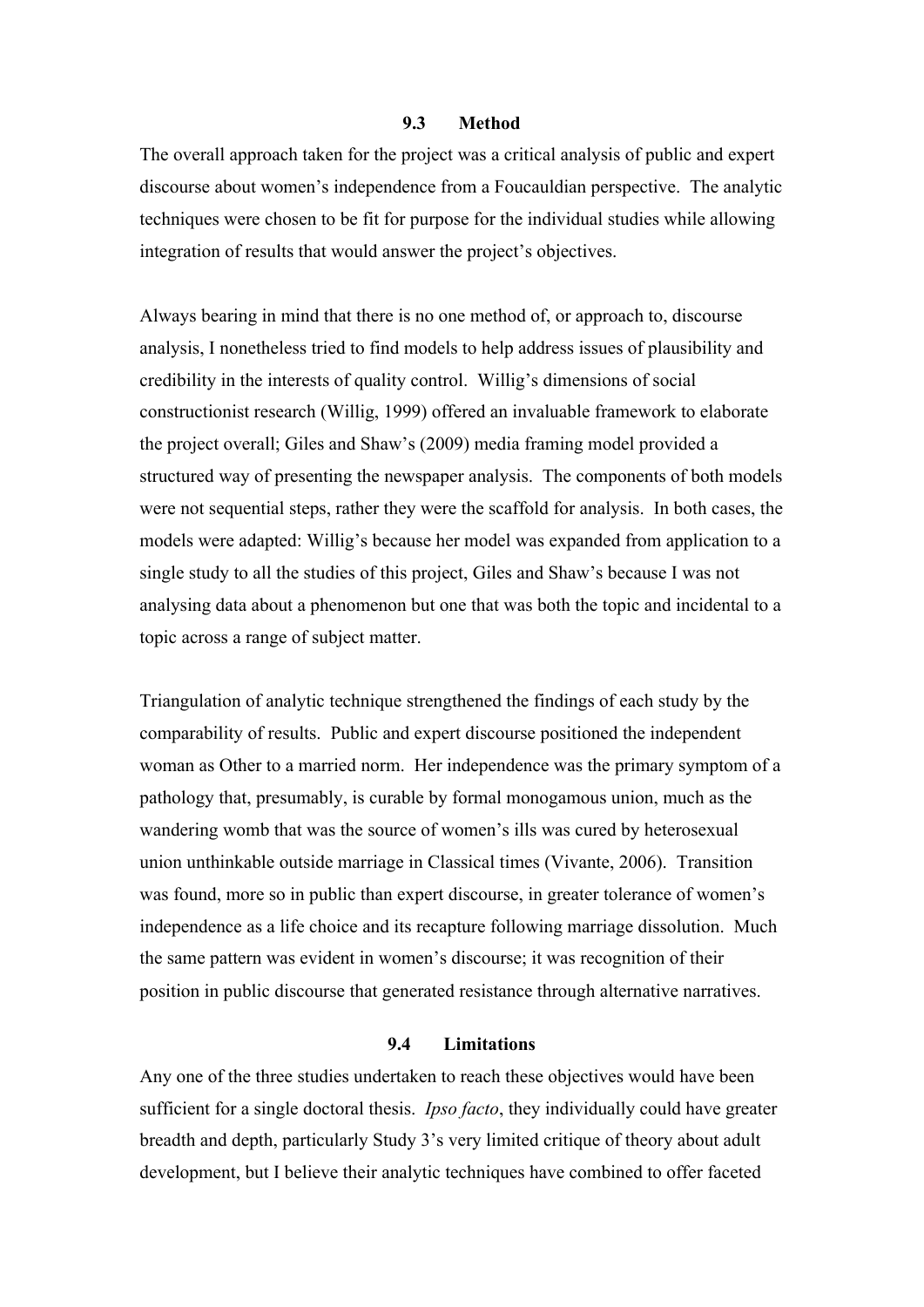patterns of discourse that construct the independent woman of the twenty-first century.

While the mechanism of newspaper analysis enabled the teasing out of nuance and transition in public discourse about independent women, the findings were shaped by the sampling parameters that identified relevant items by recorded marital status. Another process, for example, interpretative reading of selected print media or sampling across mass media, may have captured a different profile and discourse although, without recorded marital status, assumptions about a subject's independence could not be substantiated. Similarly, differential recourse to stereotypes in categories of mass media (e.g., Davis, 1990; Tuchman, 2000) may have reduced comparative utility.

Assessment of public discourse may also have benefited from greater numbers of interdependent women in Study 2, although the objective of this component was to learn how independent women position themselves in relation to cultural narratives. While those women were from a range of backgrounds, they were self-selected, lacked ethnic and class diversity, and, by and large, brought eloquence to selfreflection. Talking with women less accustomed to considering their lives in relation to social dis/advantage may have introduced other repertoires to this study's discussions. Attraction of homosexual women to the study may also have expanded understanding of the discourse constructing women's independence. Several participants introduced discussion of lesbianism mainly in contexts of its accusatory ascription to their sexuality to explain their independence. However, A16 noted its financial advantage when demonstrating eligibility for family support programs, where marginalisation from heterosexual norms meant homosexual interdependence was unrecognised by patriarchal structures that threatened independent women's financial security if they engaged in heterosexual liaisons that may or may not develop into interdependence.

While limiting a critique of psychology's role in legitimising the social structure reflected from dominant ideology to the index-identified content about relational independence in two developmental psychology textbooks is defensible in this project, it is less than adequate for a generalised statement about the place of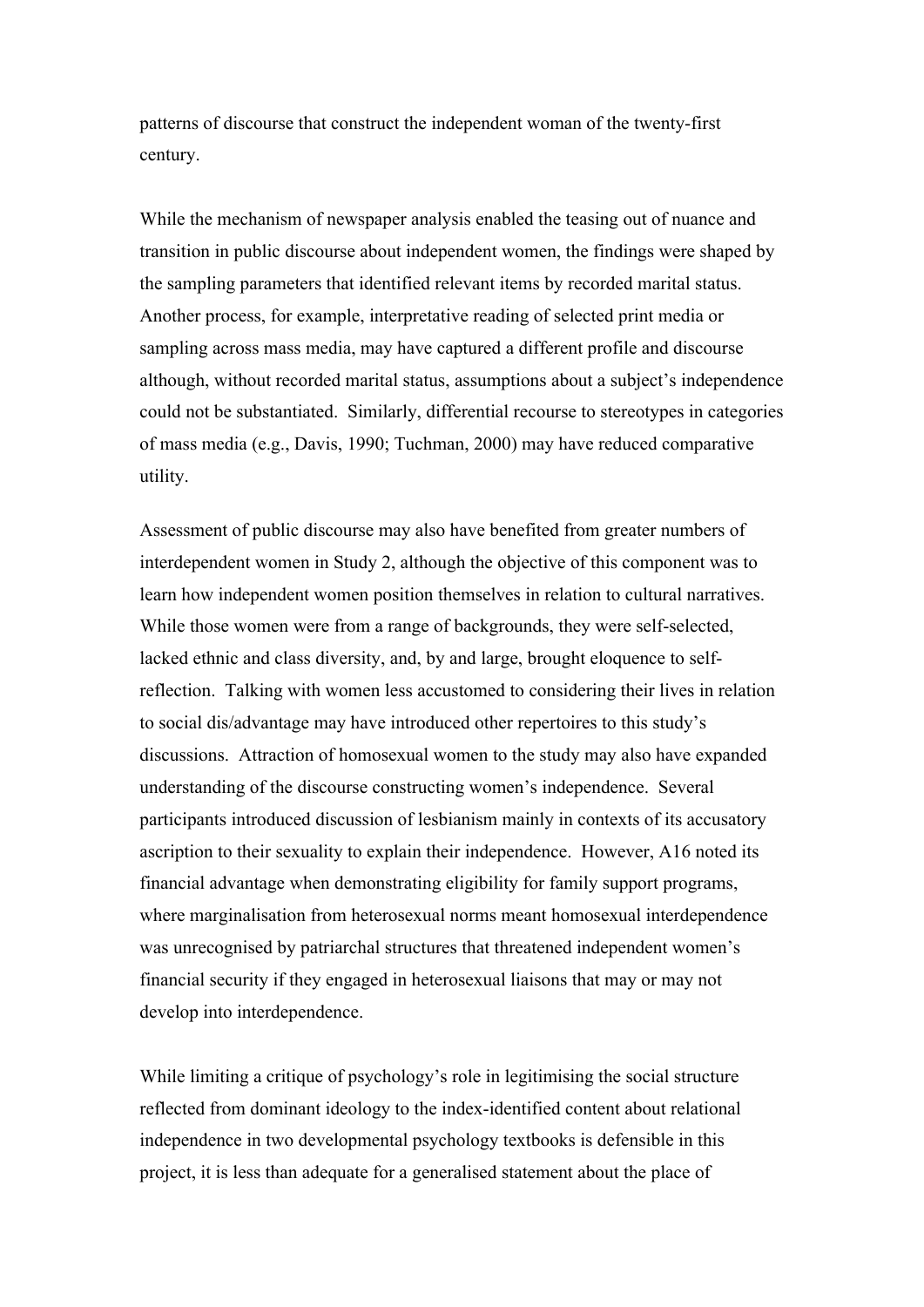independent women in psychological theory. I would hope that aspects of their lives, identities, behaviours and emotions would receive variable discursive construction, depending on the sub-discipline.

## **9.5 Future Directions**

To properly examine the role of psychology in the social position of independent women, a much more comprehensive review should be undertaken of relevant subdiscipline theories, including (but certainly not limited to) evolutionary, cognitive, positive, cultural and health psychology. This is because of the authority psychology wields in legitimising social regulation which currently, as reported and resisted by them, disadvantages independent women. With its claims of objectivity, psychological theory must first acknowledge then justify the assumptions on which research questions are devised, and findings reported and applied when these endorse normative values against which demographic groups are measured.

Another area of interest that has grown from this project is the fear of relational independence expressed by the interdependent and, more generally, the unacceptability of pursuing social activities alone. An early assumption had been that lack of a companion would be a greater impediment to independent women's enjoyment of social activities and, to some degree, it was. Unexpectedly, however, interdependent women also spoke of missing opportunities such as viewing theatre or cinema productions if their spouse was unwilling to accompany them or friends were unavailable. While current evolutionary theory describes humans as social beings naturally found in groups (e.g., Roughgarden, 2004), such strong antagonism to social independence seems extreme, likely to be embedded in powerful regulatory discourse about the (cultural) sin of solitude (Pamuk, 2007) that, in circular fashion, perhaps underpins and is underpinned by evolutionary theory.

A related subject is contemporary hypersexuality against which the modesty and restraint of other times are thought limiting (Foucault, 1980; McRobbie, 2009). In Chapter 2, I considered the discourse about women's heterosexual objectification in terms of its value to patriarchy when financial imperatives for interdependence are relaxed by women's economic independence, comparative to other times. Where celibacy, across millennia, has been a liberating mechanism for women, it has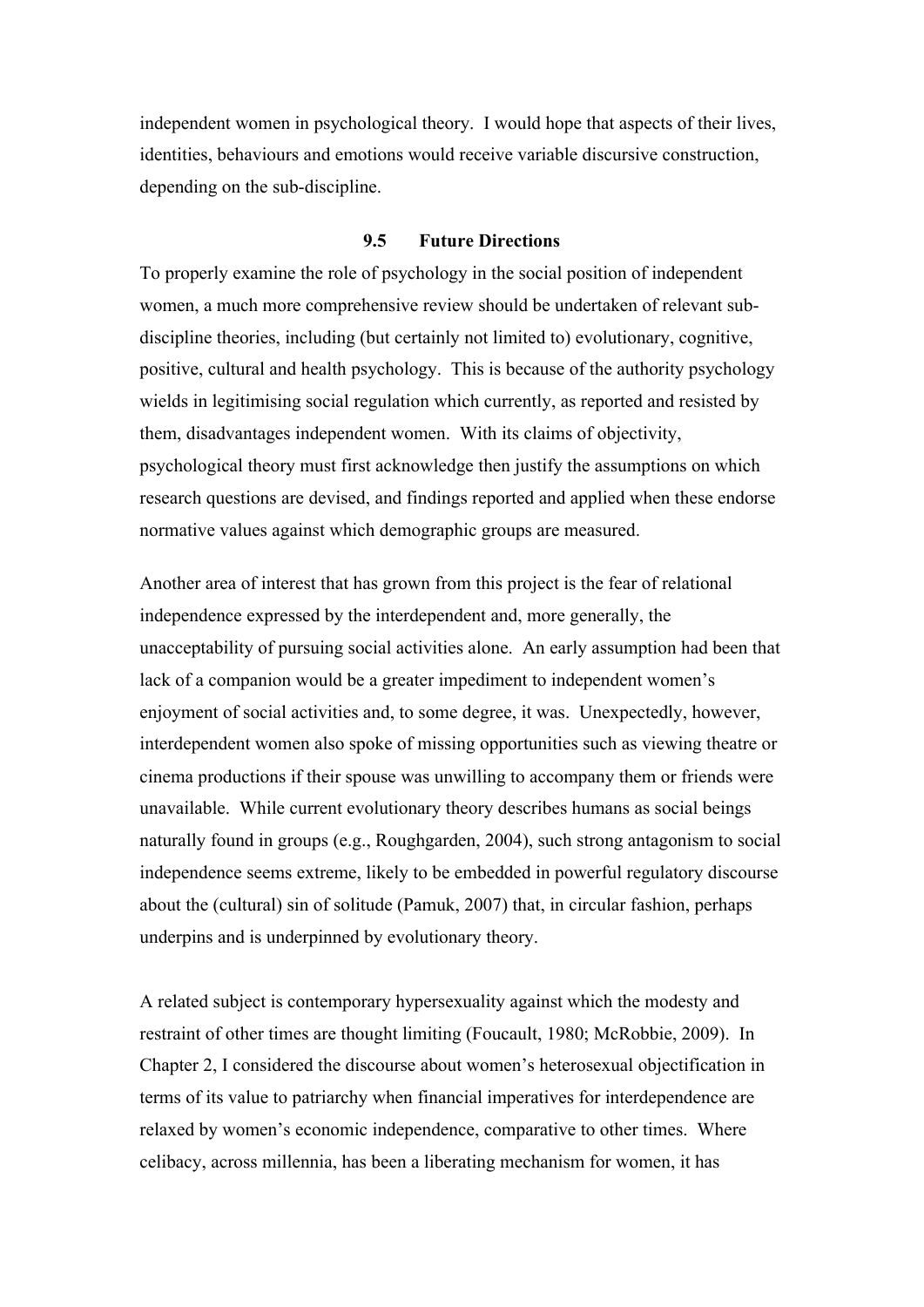devalued currency in present times in the Western world (Attwood, 2006; Levy, 2005). Freud's "love and work" normative criteria for adult competence have played a fundamental role in nominating sexuality as "one of the chief signs of a healthy personality" (Erikson, 1980, p. 102), echoed in contemporary notions of "pelvic health" (*A*57), that is dependent on sexual satisfaction.

Narratives about social and sexual engagement, explicit in public discourse and supported by academic discourse, have implications for the position of independent women. If the narratives are afforded cultural value, marginalisation of those less able to demonstrate compliance is likely. This may be through a resistance to dominant narratives that sets them apart or by adoption of the some of the valued behaviours out of context; for example, sexual expression has less social value, as demonstrated by media framing, outside committed interdependence.

Future research into the power relations of sexual expression, including celibacy, sexual identity, and social self-sufficiency would contribute to the work being undertaken by researchers in singles studies whose growing corpus is challenging the truth of established psychological theory and its normative application. Difference and diversity should not be synonymous with deviance. In the context of adult domestic and emotional attachment, they should mean value-free variety in human affairs.

## **9.6 Reflection**

It is fair to say that this project has taken me in totally unexpected conceptual directions to those I had at its beginning. I had not expected to be journeying across millennia to find the root of societal antagonism to the independent woman; nor to find a close relationship between their agency and public interests of politics and economics. I had not expected to find women's sexuality still a fundamental narrative of social control. I had not expected to find such clear positional demarcation between the categories of women's independence in public discourse; nor had I, really, expected to find psychological discourse such as in Chapter 8 that mandated marriage for optimum adult development.

In this section, I reflect on the process that evolved as this project progressed and which gave direction to its narrative. For me, that narrative grew from an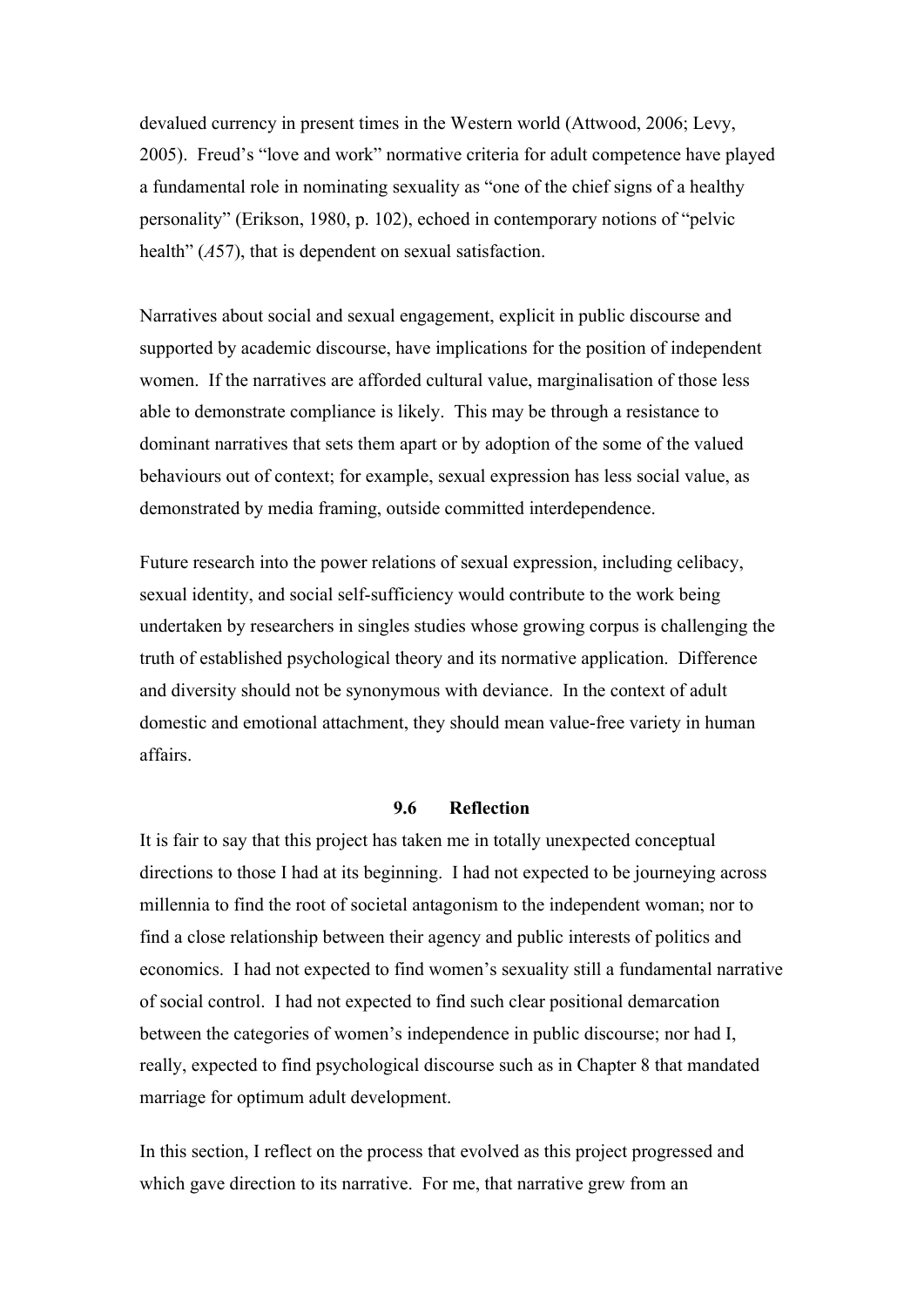understanding that Western misogyny was constructed from devaluation of the feminine principle, represented by an active expunging of the Goddess from religious practice made necessary to legitimise masculine privilege. Discursive positioning of the independent woman across millennia informed analysis of contemporary discourse, and of transitional trends. Examples are given of my reflexive practice in relation to (i) response to a dominant theme of resistance in independent women's identity construction, (ii) the potential for crossing the line from researcher to confidante in semi-structured conversations, and (iii) data that is homogenous when complexity is sought. My concluding comments are a call for my discipline of psychology to adapt to new knowledge about independent women through reflective practice in theory and research and to incorporate the growing corpus in established practice.

**9.6.1 Process**. This project, clearly, is a feminist thesis of women's independence that interrogates the ideological bases of discriminatory discursive practices disadvantaging independent women so that those practices might change. To do that, it was necessary to find evidence of past and current ideological construction of independent women's identities.

As noted by Burman and Parker (1993), researchers must recognise that, paradoxically, they are producing discourses as they seek them through analyses of databases and other materials. Indeed, the construction of a database for analysis is the first step away from accessing all possible alternatives of meaning, by virtue of source selection. To have chosen different sources of sampling (i) public discourse than newspapers, (ii) psychological theory than introductory developmental psychology textbooks, or (iii) lived experience than that of participants who selfselected to tell their stories may have found different discourses than those described in previous chapters.

The major discourse for me followed recognition of the construction of independent women as problematic for a society increasingly built around the accumulation of wealth and its protection. That is, replacement of the egalitarianism found in the earliest artefactual records by a social hierarchy based on resource control, validated by devaluing the feminine demonstrable by the gradual replacing of the omnipresent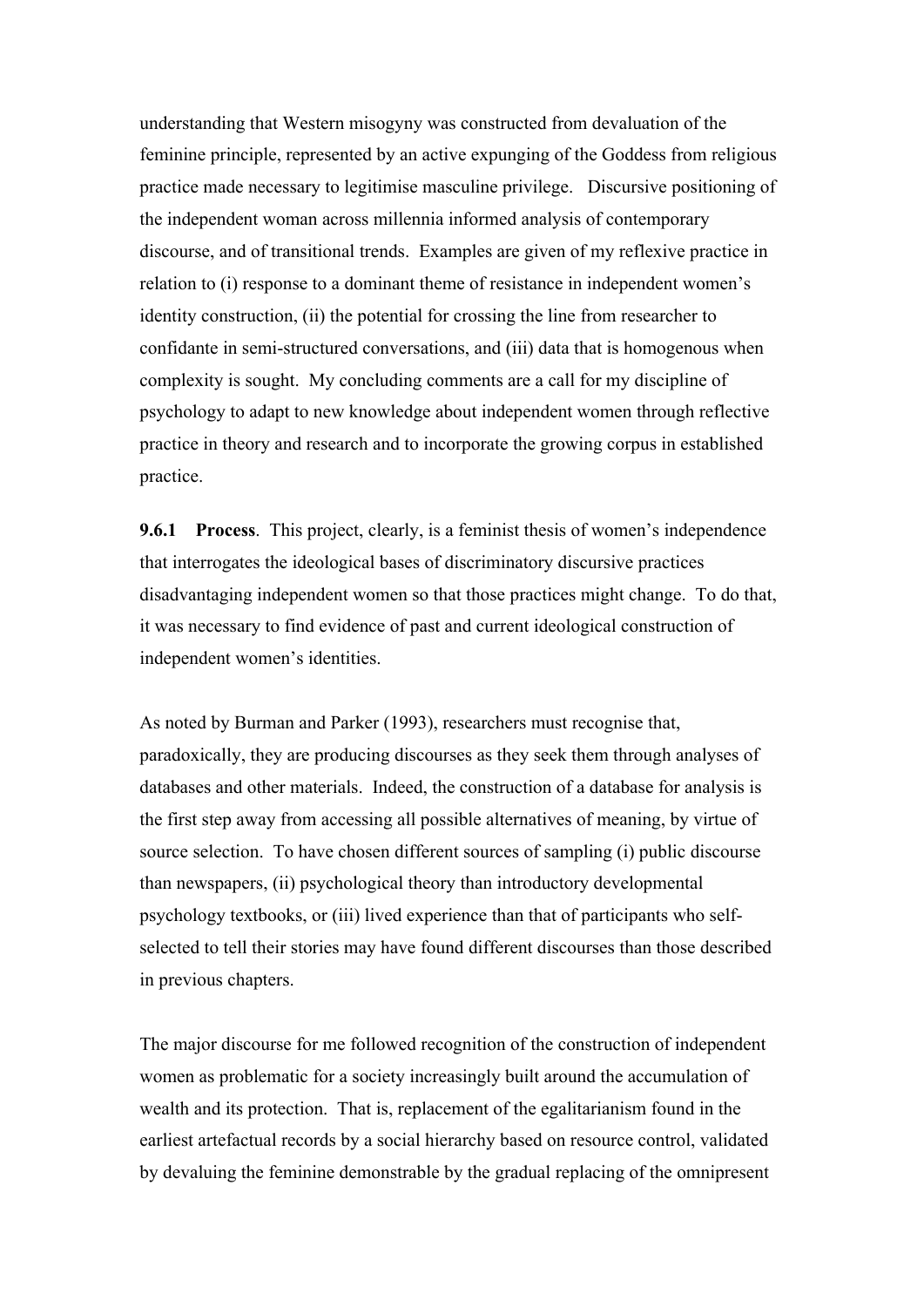Goddess with a dominant masculine principle, made clear the function of ideological control in individuals' identity formation. A patriarchal god reflected social organisation in which women were commodified to better serve the interests of family and state. Women who lived on the margins outside a maid-wife-widow model were anathema to patriarchy, which turned to ideology, validated by religion, sometimes legislation, to effect their control.

With the origins of these ideologies now lost to memory, the practices continue so that women in general, and independent women specifically, remain subject to the vicissitudes of patriarchal demand that allow or prevent equitable citizenship. From time to time, over millennia, women's independence has been tolerated for its value to the economy, such as when male populations have been reduced by war or migration, but public discourse has continued their social marginalisation. The exception seems to have been religious vocation when voluntary marginalisation was sanctified so unthreatening and unimpeachable.

As was observed in Chapter 2, latent patriarchal ideology may adapt to economic forces but its essence, the maintenance of masculine privilege, is unaltered. This may be seen in ostensibly contradictory discourses of neoliberal individualism that support public consumerism and those that privilege the private world of the nuclear family. The link here is discourse privileging interdependence and positioning independent women as desperate and dateless, while simultaneously affording high social value to independence. In the power relations around women's in/ter/dependence swirl discourses of social cohesion, women's sexual practice, institutional authority, group membership, gender performance, family, deviance, marginalisation, the natural order, and others, all of which demonstrate struggle for dominance or, at least, equal authority.

Understanding the genealogy of women's independence proved invaluable as I began analysis of its contemporary discourse, although looking for indices of transition over a ten-year period seemed somewhat inadequate after a millennial exploration. However, seeking signs (or their absence) of transition was a fundamental aim of the project and a decade of a human life, represented by the years from which public and expert discourse were sampled, is a significant period of time. The insights gained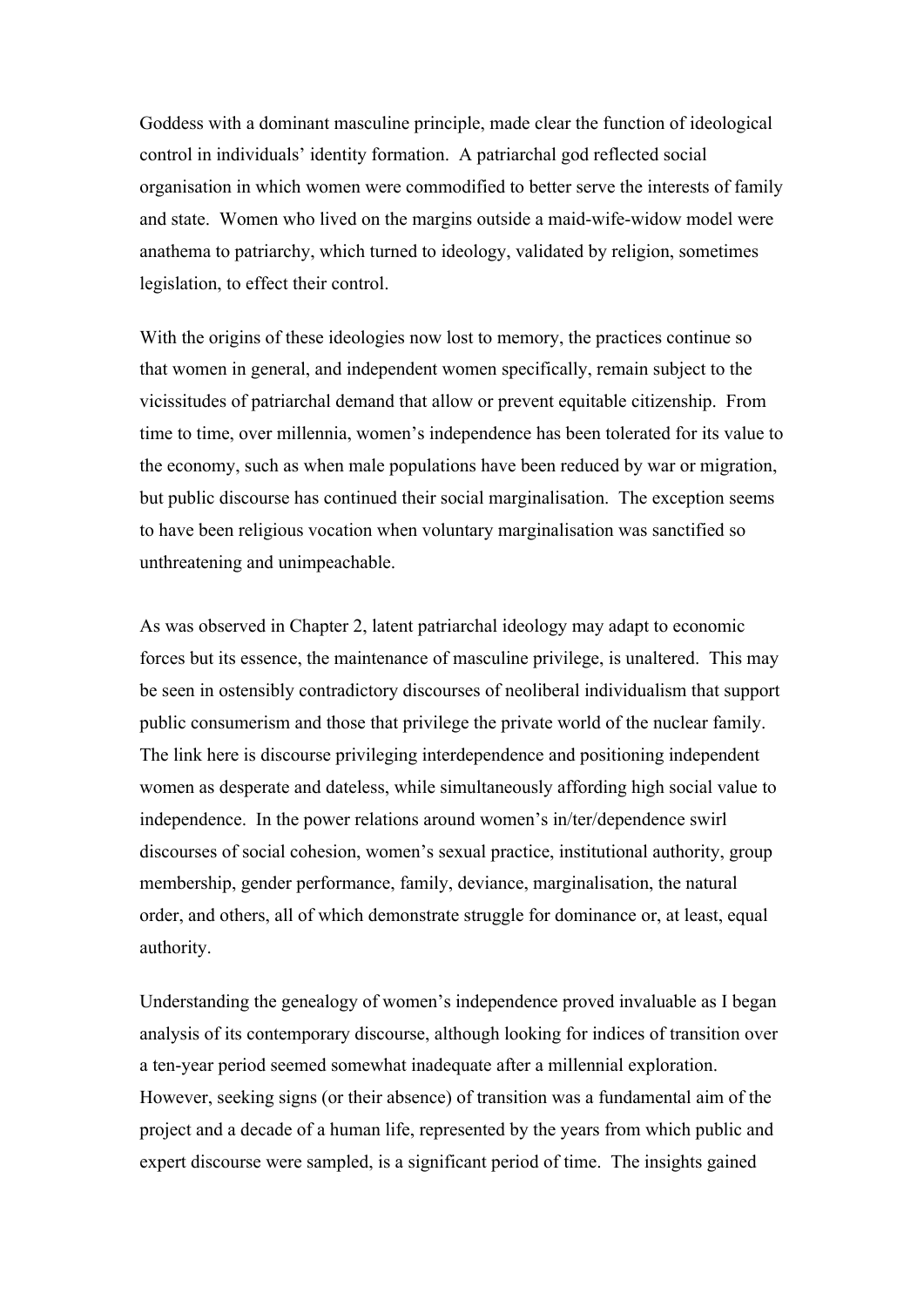from pre/history provided context for contemporary discourse, by recognising patterns from previous centuries current today and observing the circumstances in which women's independence is functionally, if not discursively, tolerated.

It meant that the frames identified in mass readership newspapers, and the discourse found in academic textbooks, could be situated as self-evidently supporting a status quo of interdependent privilege consistent with that which has characterised Western societies from the advent of a masculine organising principle. It also meant that transition to greater tolerance of women's independence, found in attitudinal shift in public discourse and in the private discourse of resistance described in Chapter 7, could be identified. However, using pre/history as my guide, I hesitate to celebrate this as a permanent, rather than a cyclical, trend of social evolution.

I had initially intended to report, in a more general way, the repertoires drawn on to create independent women's identities but found, while working with the transcripts and recordings of discussions, a strong theme of resistance to publicly-ascribed identities. This, coupled with recognition of the authoritative work on single women's identity construction by Reynolds (2008; Reynolds & Wetherell, 2003), was a turning point to consideration of power relations around women's independence consistent with my Foucauldian approach. In retrospect, to have asked participants how they resisted being marginalised would have assumed this was how they felt and left me vulnerable to charges of bias. As it was, the discussions were characterised by evaluation and comparison of in/ter/dependence by which participants contested negative subjectification, offering thoughtful alternatives for a life well lived that provide rich data for analysis of resistance and its strategies.

My role as researcher in the discussions was to encourage participants' reflection around the schedule (Appendix D). The aim was for the meetings to be a discussion with "all the warmth and personality exchange of a conversation with the clarity and guidelines of scientific searching" (Goode & Hatt (1952) in Oakley, 1981, p. 33). While conversational informality was the goal, I was also aware that my contribution should be minimal and, in the main, it was, limited to words or short expressions validating participants' comments. As discussed in Chapter 7, as their number grew, my impressions from commonly expressed views in previous discussions were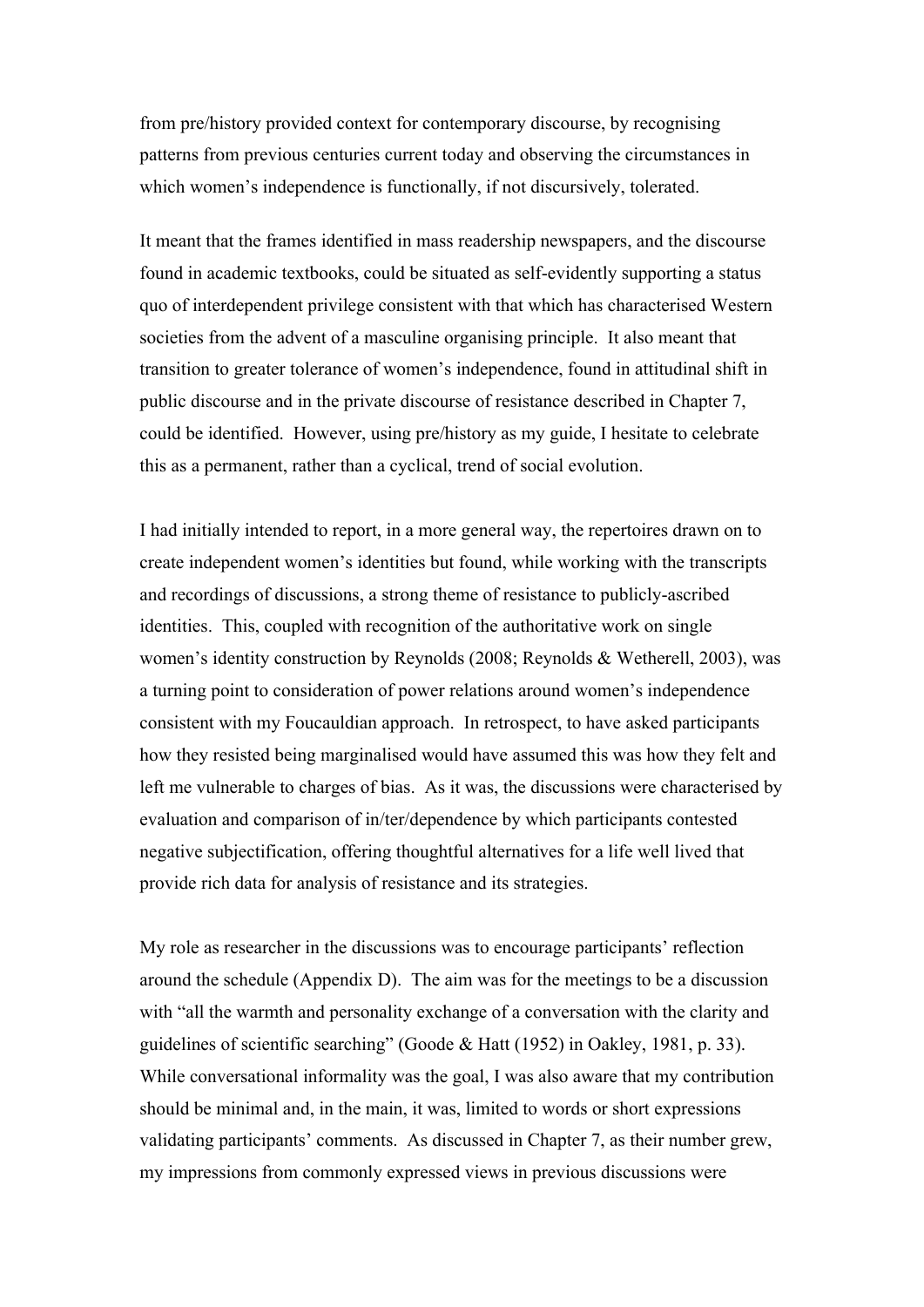occasionally reflected in my responses and were sometimes invited by discussants as they checked to see whether those of other participants matched their perceptions.

On only one occasion did I feel uncomfortable about my contribution to a discussion to the degree that I raised it for discussion with colleagues. My opinion had been asked by a discussant who was worrying about an approach by her married counsellor for less formal contact than their hitherto professional relationship. She asked whether a letter she had received from him, following several telephone calls, that formally rescinded their therapeutic contract because there had been no consultation for three months was normal process. I replied that I was unaware that this was standard practice and that it might breach professional ethical codes. The discussant said she would respond to his approach cautiously. For me, it was a choice between a noncommittal acknowledgment of her dilemma and a genuine response to what sounded like predatory risk. Although my colleagues acknowledged my concerns and expressed support for my response to the discussant, my discomfort about expressing a moral judgement, albeit out of concern for the discussant's wellbeing, remains.

Turning to the academic discourse, despite reviewing literature critiquing psychology's normative social role, I had not expected there to be so little about relational independence in textbooks about human development or that what there was would have an overwhelming slant to pathology. Rather than focus on "the gloomy picture" acknowledged by Sigelman (1999, p. 421), I actively welcomed the instances of positive regard for independence, reported mainly in its eponymous repertoire, to provide some balance to the negativity so to forestall readers' doubts about my impartiality.

## **9.**7 **Concluding Comments**

As Foucault (1994) saw the possibility of a separate lesbian culture, so have others seen the possibility of a social world for independent women (e.g., DePaulo, 2007; Peterson, 1981; Stein, 1976) unencumbered by discourses of deficiency and disadvantage. To some extent, this is what was reported by participants in Study 2 but, in many cases, to achieve a "state of happiness purity, wisdom, perfection, or immortality" (Foucault, 1994, p. 225) they have felt obliged to give primacy to their independent identity over others they value because of social organisation that privileges interdependence. However, independence is not an immutable condition,